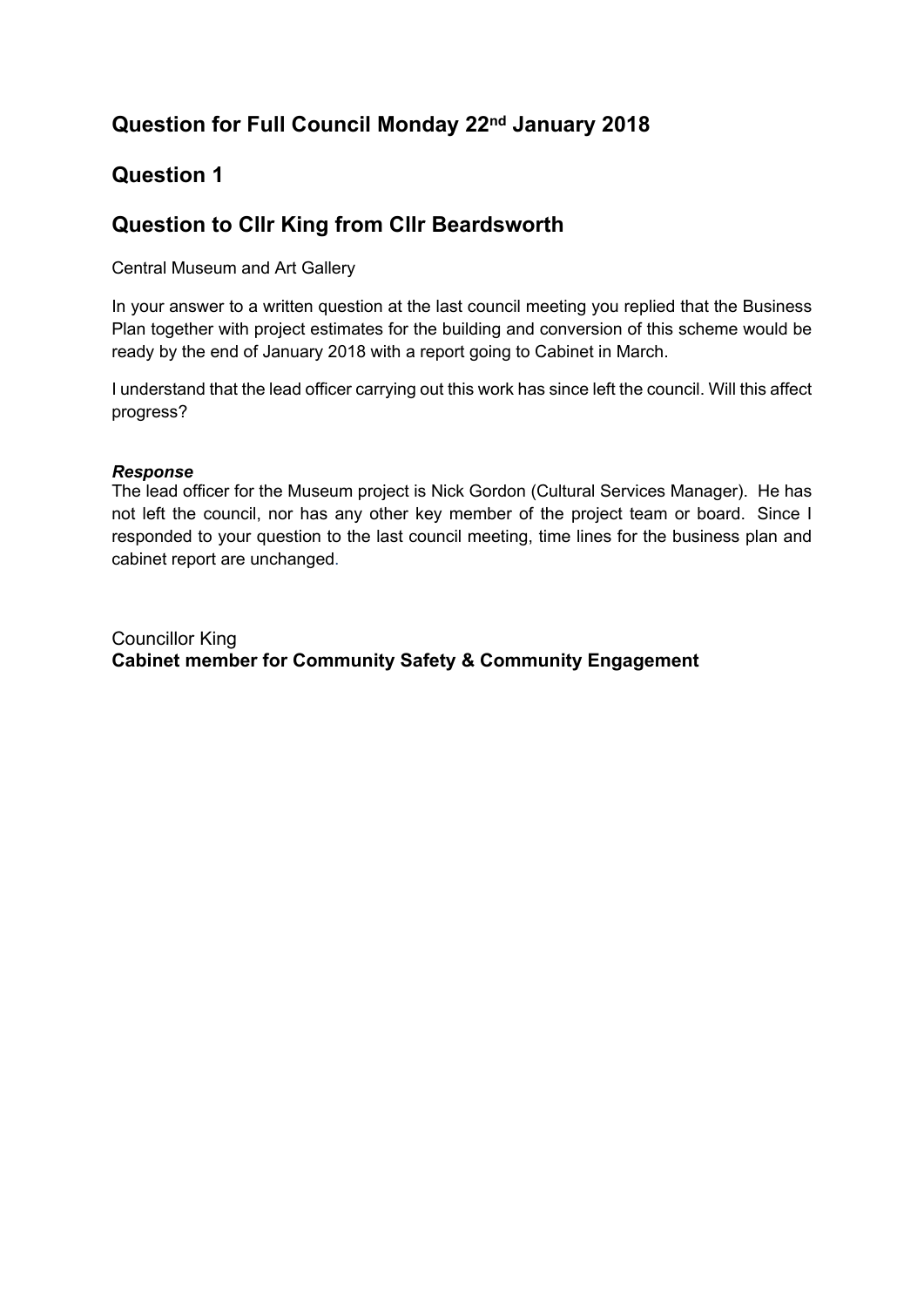### **Question 2**

#### **Question to Cllr Nunn from Cllr B Markham**

In September 2016, following call-in of the Cabinet's July decision, Cabinet agreed to make an Extra £500,000 available to pursue legal action to recover money loaned to improve facilities at Sixfields Stadium.

How much of that money has been drawn down?

How much has the council spent in legal costs so far in attempt to recover taxpayers' money? Can he update Council as to how much of the original £10.25 million loan has so far been recovered?

Can he confirm that the annual interest payable to the Public Works Loans Board on this debt is?

#### *Response*

This is an ongoing litigation, and as such publishing costs and other aspects of tactics does not help the chances of success, but Cllr Markham and other Cllrs are welcome to take updates from the Borough Solicitor. Cabinet will be updated on the legal costs in due course. For historic, previous information, including interest costs please refer to the Cabinet reports on Sixfields.

Councillor Nunn **Leader of the Council**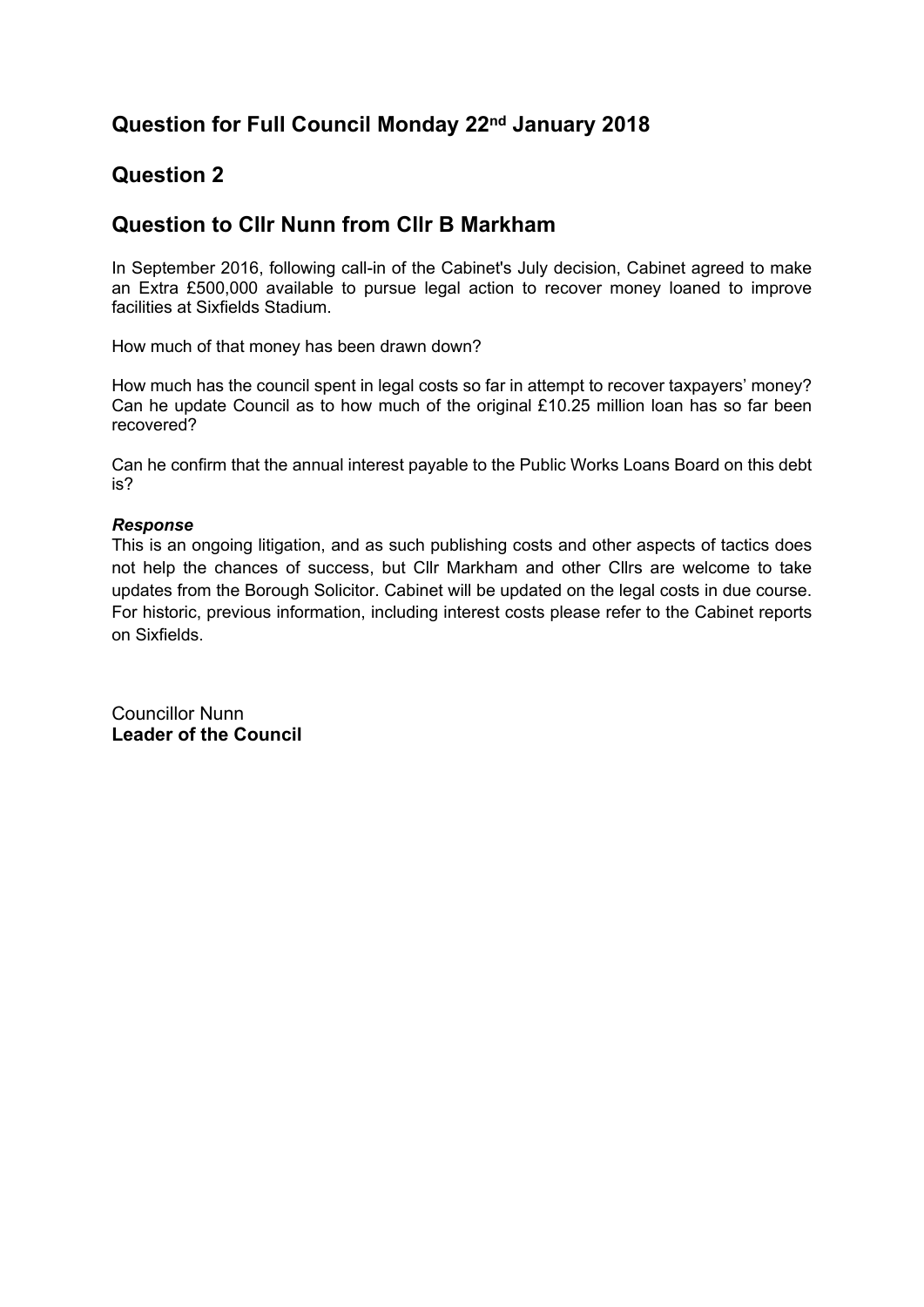## **Question 3**

### **Question to Cllr Eldred from Mr Adams**

Following the somewhat shambolic Statement of Accounts for 2016/17 can you provide assurance on their robustness for 2017/18, in particular those around asset valuations?

#### *Response*

In preparation for the Statement of Accounts 2017/18, the Council has been working with KPMG, our external auditors, to ensure a robust process and timetable is in place. With regards to asset valuations, the Council has updated its process, which is planned to be reviewed by the Council's internal auditors (PwC) and has appointed new external valuers who will be providing valuations for inclusion in the 2017/18 Accounts.

Councillor Eldred **Cabinet member for Finance**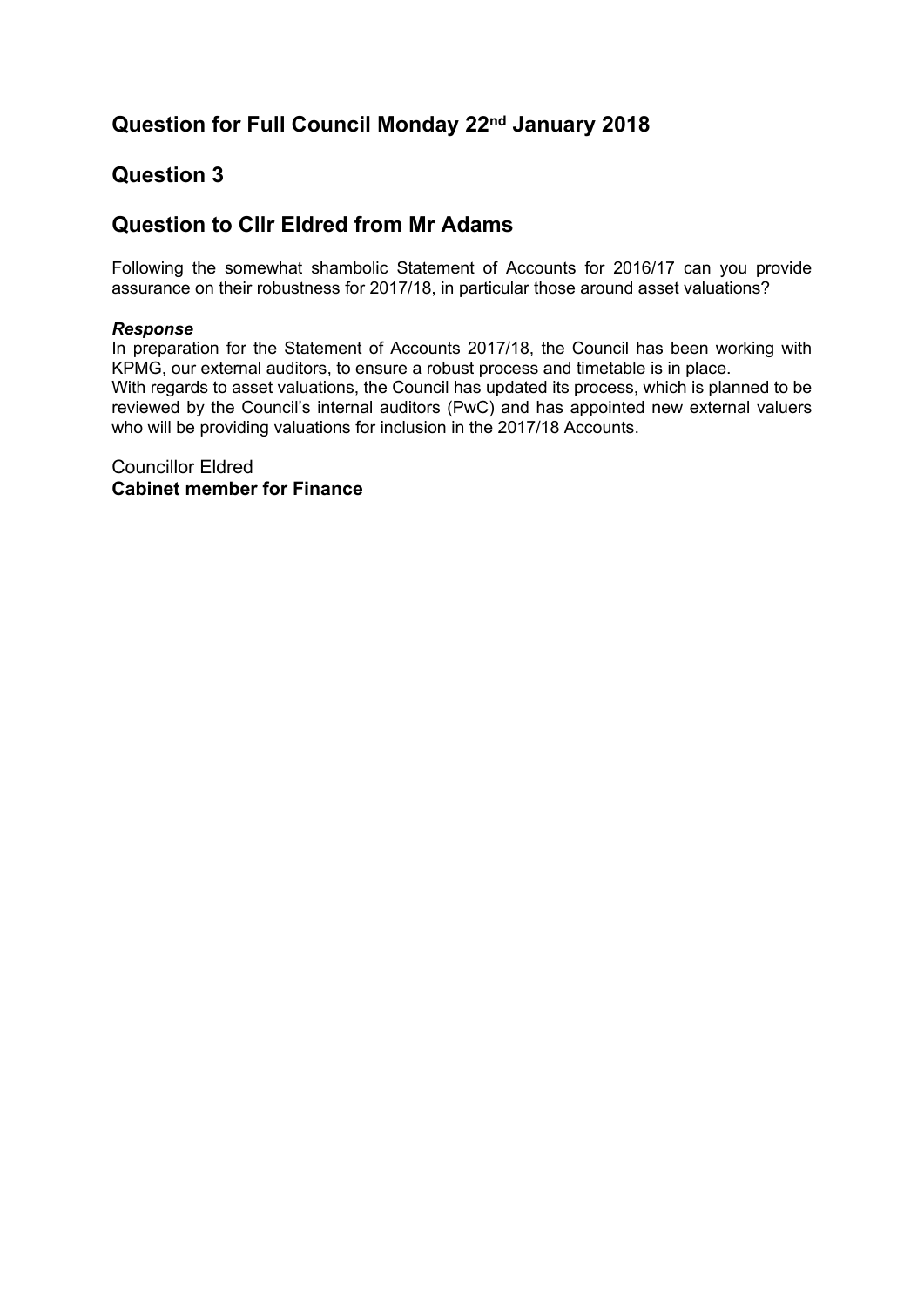### **Question 4**

### **Question to Cllr Eldred from Mr Adams**

I think we are all aware of the concept that defect prevention is more advantageous and cost effective than defect detection and associated rework.

Question: Could you confirmed that financial costs have been incurred due to additional work on the Statement of Accounts for 2016/17 and the cost?

#### *Response*

As outlined by KPMG in their report to Audit Committee on 29<sup>th</sup> September, the Council is anticipating additional fees in relation to its Accounts for 2016/17. The agreement of any additional fee will; be made in conjunction with the Council and the Public Sector Authority (PSAA).

A further meeting of the Audit Committee is planned for 8<sup>th</sup> February at which KPMG will provide a further update on the additional cost position.

Councillor Eldred **Cabinet member for Finance**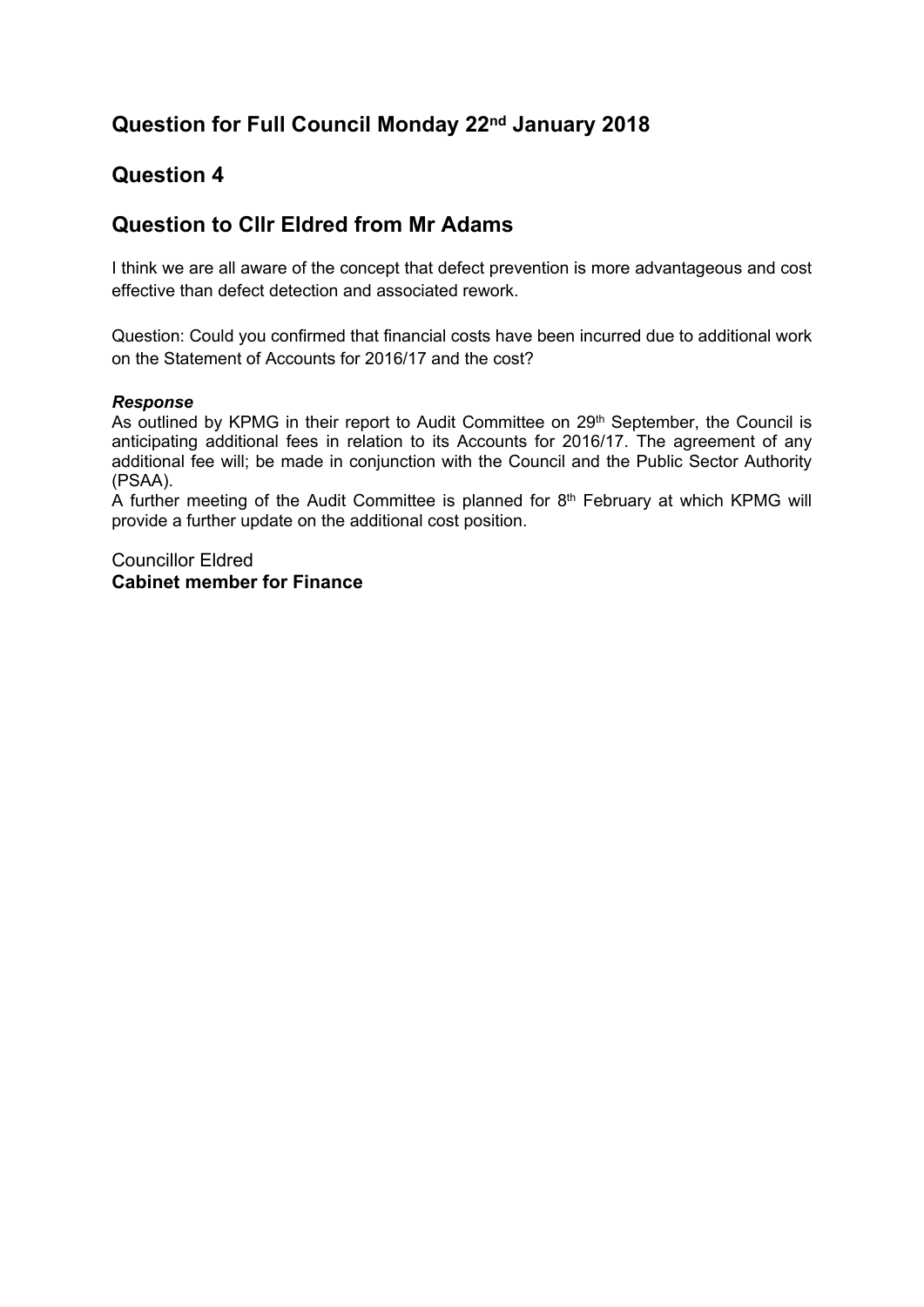### **Question 5**

### **Question to Cllr Hibbert from Mr Clarke**

In your report it states Officers' recommendations – supported by Capita, which has been assisting the Council with its due diligence work and evaluation of the options – are due to be considered at a Special Cabinet Meeting

Question:

Capita is not a charity, what is cost of this due diligence work and evaluation, and which account has paid, Housing Revenue Account (HRA) or the General Fund?

#### *Response*

This piece of work has been funded through the HRA and has cost £36,018.

Councillor Hibbert **Cabinet member for Housing & Wellbeing**